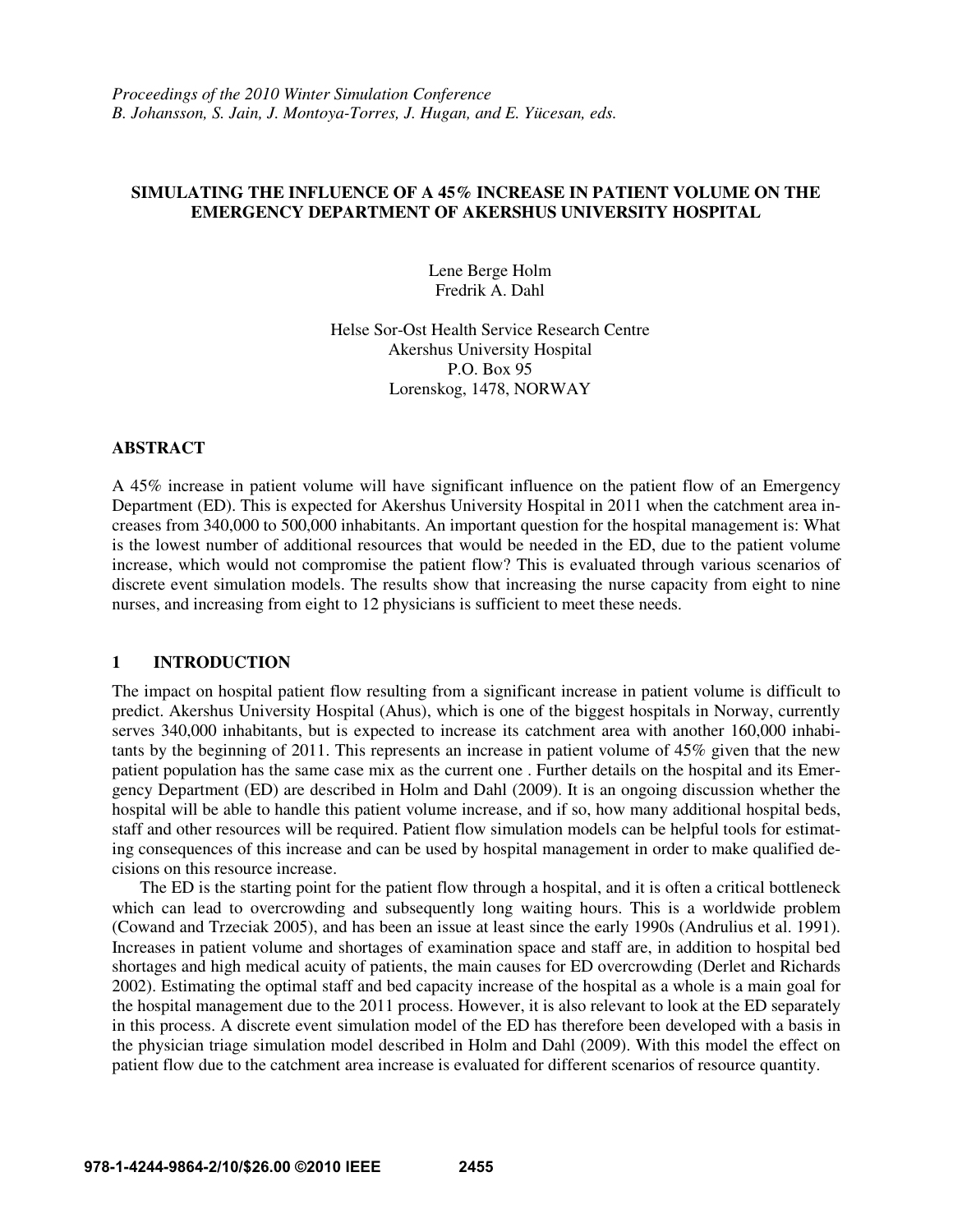# **2 MATERIAL AND METHOD**

## **2.1 Method**

A discrete event simulation model of the ED of Ahus has been developed in the simulation software Flexsim Healthcare. The inputs for this model are based on data from 2009. After a thorough model validation of the 2009 model, as described in more detail in section 2.4 below, an increase in patient volume of 45%, which is expected in 2011 due to the increase in the catchment area is then applied and gives us the 2011 model. Ten different scenarios of varying numbers of treatment rooms and staffing are evaluated in the 2011 model. This is shown in section 2.2 below.

 The simulation time for each model scenario is set to 805 days (115 weeks) with the first 259 days (37 weeks) considered a warm-up period and therefore discharged. These numbers are based on a calculation of simulation time as described in Holm and Dahl (2009).

## **2.2 Model input and outline**

The outline of the model is shown in figure 1 below.



Figure 1: Model outline

 There are two tracks in the model: the nurse triage track and the physician triage track. The basis for this is the sharing of triage responsibility between nurses and physicians depending on time of day. During peak times, every weekday between 10am and 7 pm, physicians do the triage while nurses do the triage outside this time frame. See Holm and Dahl (2009) for a more detailed description.

 The main resource input of the 2009 model is shown in the first column of Table 1 below (baseline). In the 2011 model the number of arrivals are increased by 45%, and ten scenarios of a varying number of treatment rooms and staffing are shown in the same table.

| Table 1. Resource liiput in ten unterent model scenarios |              |   |                 |                 |                 |             |     |               |      |      |  |
|----------------------------------------------------------|--------------|---|-----------------|-----------------|-----------------|-------------|-----|---------------|------|------|--|
|                                                          | <b>Base-</b> | A | B C             |                 | D               | EFGHI       |     |               |      |      |  |
|                                                          | line         |   |                 |                 |                 |             |     |               |      |      |  |
| Number of treatment rooms                                | 17           |   | -25             | - 17            | -17             | 17 17 17 17 |     |               |      | - 17 |  |
| Number of regular nurses                                 | 8            |   |                 | 12              | 10              | 8           | 8   | 8             | 8    |      |  |
| Number of regular physicians                             | 8            |   | $\overline{12}$ | $\overline{12}$ | $\overline{12}$ | - 12        | -10 | <sup>12</sup> | - 10 |      |  |
| Number of triage nurses                                  |              |   | $\mathcal{R}$   | 3               | $\mathcal{R}$   | 3           | 3   |               |      |      |  |
| Number of triage physicians                              |              |   | κ               | $\mathbf{z}$    | $\mathbf{z}$    | 3           | 3   |               |      |      |  |

Table 1: Resource input in ten different model scenarios

 From observation and SME estimates, it is shown that the physicians in the ED are only able to work directly with patients about half of their time. We have therefore modeled half the volume of physicians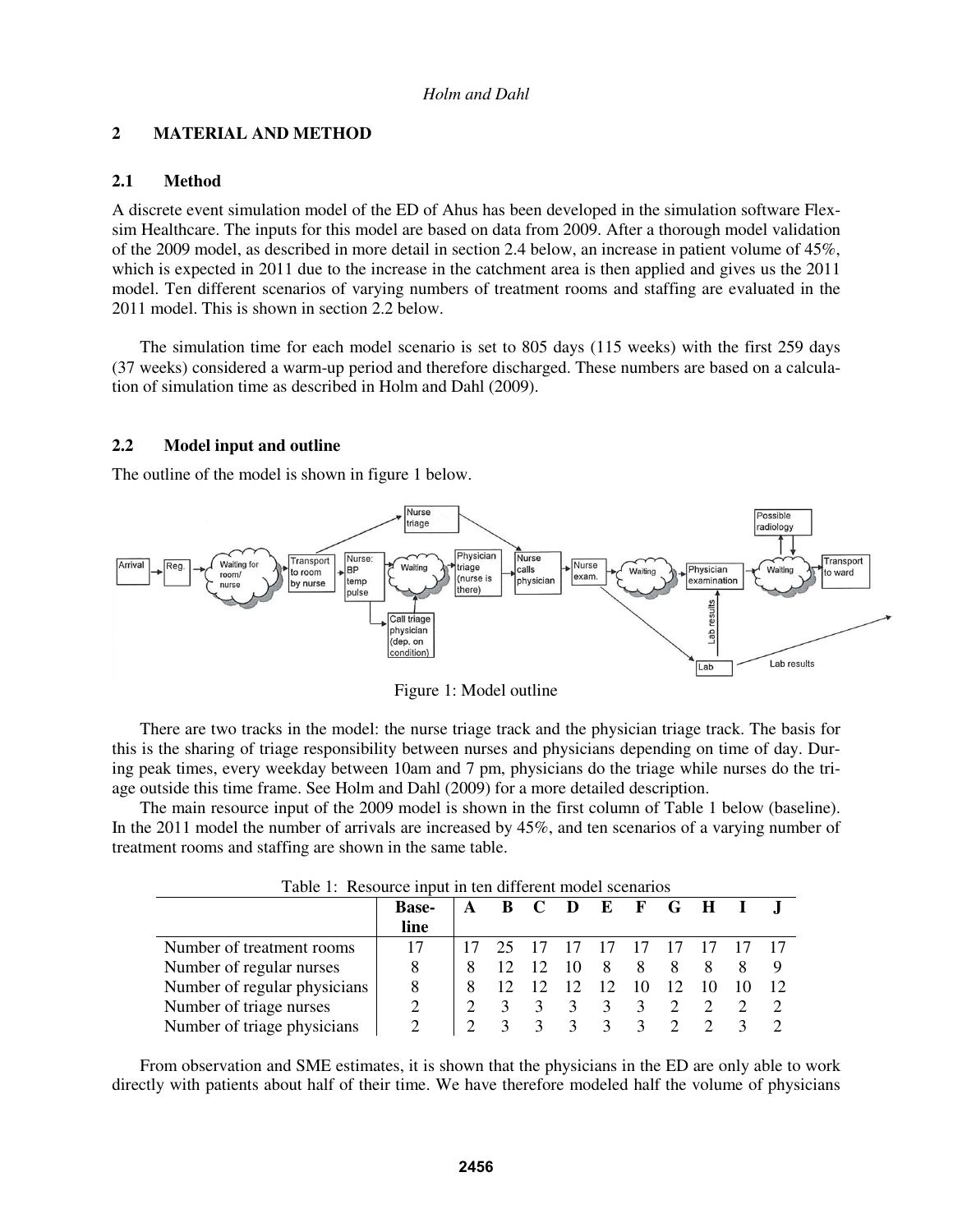but with the capacity of working with patients at any time. It is the actual number of physicians, not the modeled half volume that is shown in table 1 above.

### **2.3 Data collection**

Data acquisition for these models is described in detail in Holm and Dahl (2009). Time spent on different activities in the ED was gathered through a combination of Subject Matter Expert (SME) estimates and manual data gathering. Data on arrivals was gathered from the patient database from all of 2009. Because peaks in the arrival patterns throughout the week and day are important to include in a model (Meng and Spedding 2008), we identified the distribution of patients each hour of the year from the electronic patient journal (EPJ). This made up the basis for the number of patients arriving each hour of an average week. The arrivals were then modelled as a time variable Poisson-process with constant intensities for each hour of the week. This was implemented through censoring as described in detail in Holm and Dahl (2009).

### **2.4 Model verification and validation**

Verification and validation of a simulation model is important for the correctness and credibility of the model (Sargent 2009, Law 2009). According to Sargent (2009), model verification is to ensure that the computer program of the computerized model and its implementations are correct. Model validation makes sure that the model represents the system as accurately as possible for the particular objectives of the study (Law 2009). Results validation should be done if there is an existing system to compare the simulation model output with (Law 2009).

 Verification of the computerized model has been performed thoroughly by different people with programming skills throughout the model building process. Further, the content of the simulation models has been validated through several weeks of observation of the ED, conversations with different staff and leaders, and through a full day workshop with nurses, physicians and leaders in the ED. In this case the 2009 model is validated on arrival frequency (figure 2) and the total number of patients in the ED for every minute of an average week of a whole year (figure 3). The model output "time from arrival to discharge" are also validated against real world data from 2009 (table 2).

 Figure 2 below shows the arrival frequency in the model and real world data from 2009. The results are shown as the total arrivals within each week-minute over a full year.



Figure 2: Arrival verification (sum of 52 weeks)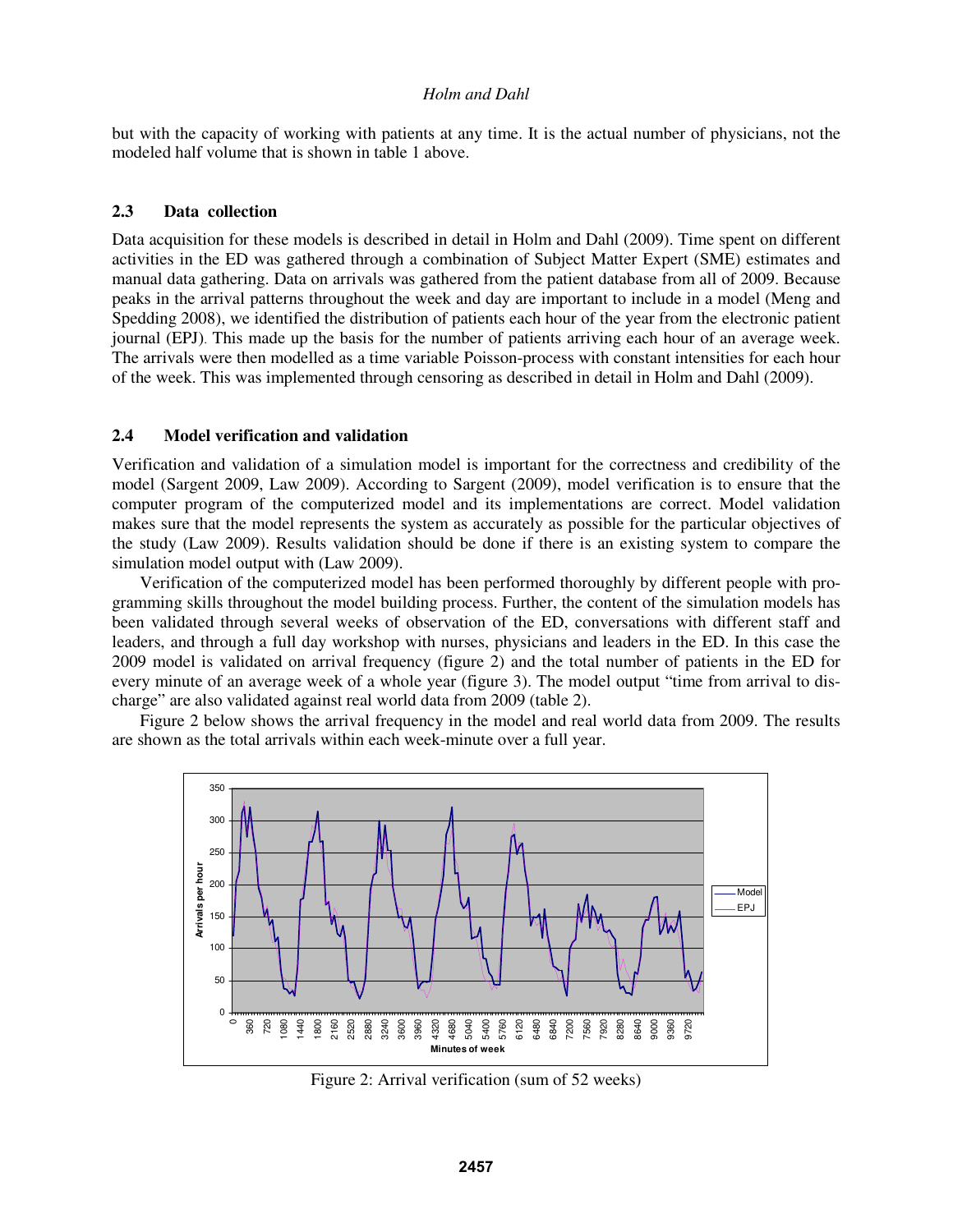Comparing the total number of patients in the ED, each minute of an average week in the model with real world data is show in figure 3 below. The outputs are shown as averages of 52 weeks.



Figure 3: Validation of total number of patients in ED (average of 52 weeks)

 The model output "time from arrival to discharge" is validated against data from the electronic patient journal (EPJ) from all of 2009. The results of this are shown in table 2 below. Ideally, the model output "time from arrival to nurse examination" and "time from arrival to physician examination" could also have been validated against EPJ if these data were accurate. However, the EPJ logged time for nurse and physician examination are not accurate enough as they represent the point in time when the physician or nurse logs on to the EPJ for a certain patient, which could be anytime from seeing the patient to when the patient is discharged from the ED. Therefore, only the time of arrival and discharge in the EPJ is good enough to be used as result validation.

| Table 2: Results validation            |            |                 |  |  |  |  |  |  |
|----------------------------------------|------------|-----------------|--|--|--|--|--|--|
|                                        | Model out- | Real world data |  |  |  |  |  |  |
|                                        | put        |                 |  |  |  |  |  |  |
| Time from arrival to discharge from ED | 236        | 241             |  |  |  |  |  |  |

 If the output from the model and the real world data compare closely, then the model of the existing system is considered valid (Law 2009). Both the arrival verification figure and the figure of the total number of patients in the ED show that the model dataset and the real world dataset compare closely. While the arrival verification in figure 2 is mainly a control of the programming of the entities in the model, the validation of the total number of patients in ED in figure 3 is a validation of the model as a whole. The input behind this figure indirectly involves all processes in the model and compares this to the real world data. From the results validation we see that the differences in outputs from the model and the real word data is less than two percent. The conclusion from these validation processes tells us that the model of the existing system can be considered valid for the objective of this study.

## **3 RESULTS**

The 2009 model (baseline) and the different scenarios of the 2011 model have all been run for 805 days (115 weeks) with the first 259 days (37 weeks) discharged as described in section 2.1 above. The results from these model runs are shown in table 3 below. Here, both time from arrival to different activities is presented as well as the average staff and bed utilization.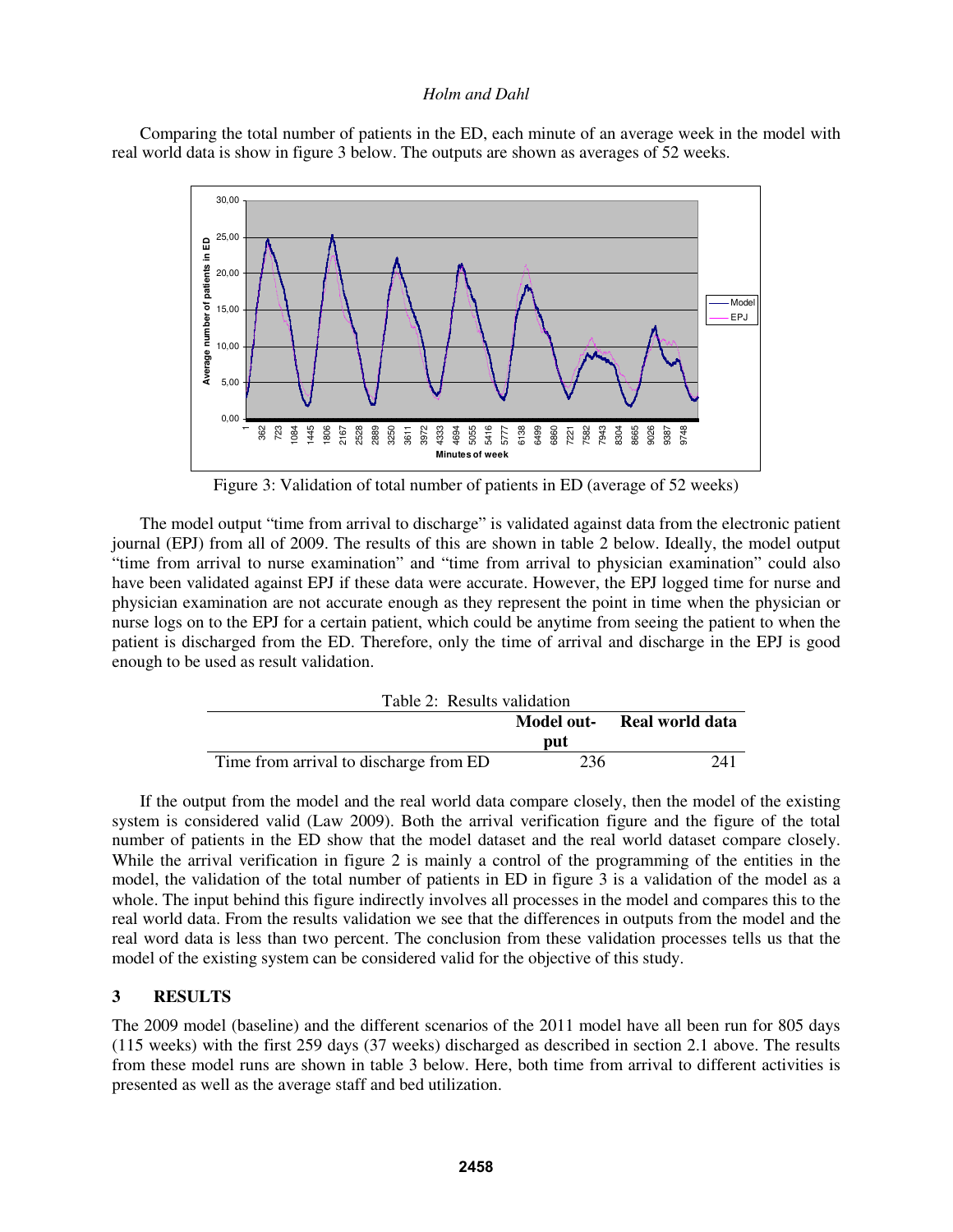| Table 3: Results                    |                |                |     |             |     |     |             |                |                |     |                |
|-------------------------------------|----------------|----------------|-----|-------------|-----|-----|-------------|----------------|----------------|-----|----------------|
|                                     | <b>Base-</b>   | A              | B   | $\mathbf C$ | D   | E   | $\mathbf F$ | G              | H              | I   | ${\bf J}$      |
|                                     | line           |                |     |             |     |     |             |                |                |     |                |
| <b>Beds</b>                         | 17             | 17             | 25  | 17          | 17  | 17  | 17          | 17             | 17             | 17  | 17             |
| <b>Nurses</b>                       | 8              | 8              | 12  | 12          | 10  | 8   | 8           | 8              | 8              | 8   | 9              |
| Physicians                          | 8              | 8              | 12  | 12          | 12  | 12  | 10          | 12             | 10             | 10  | 12             |
| Triage nurses                       | $\overline{2}$ | $\overline{c}$ | 3   | 3           | 3   | 3   | 3           | $\overline{2}$ | 2              | 2   | $\overline{2}$ |
| Triage physicians                   | $\overline{2}$ | $\overline{2}$ | 3   | 3           | 3   | 3   | 3           | $\overline{2}$ | $\overline{2}$ | 3   | $\sqrt{2}$     |
| Time to complete ac-                |                |                |     |             |     |     |             |                |                |     |                |
| tivities:                           |                |                |     |             |     |     |             |                |                |     |                |
| from<br>arrival<br>Time<br>to       | 32             | 366            | 29  | 44          | 43  | 42  | 88          | 48             | 95             | 92  | 44             |
| nurse triage                        |                |                |     |             |     |     |             |                |                |     |                |
| Time from arrival<br>$\overline{f}$ | 22             | 219            | 19  | 37          | 36  | 35  | 49          | 38             | 49             | 50  | 38             |
| physician triage                    |                |                |     |             |     |     |             |                |                |     |                |
| Time from arrival<br>to             | 188            | 542            | 174 | 175         | 176 | 174 | 227         | 177            | 233            | 231 | 177            |
| physician exam                      |                |                |     |             |     |     |             |                |                |     |                |
| Total time in ED                    | 238            | 593            | 229 | 230         | 231 | 229 | 278         | 232            | 284            | 283 | 232            |
| <b>Utilization:</b>                 |                |                |     |             |     |     |             |                |                |     |                |
| Regular nurse                       | 31%            | 43             | 31% | 31%         | 36% | 43% | 43%         | 43%            | 43%            | 44% | 40%            |
|                                     |                | $\%$           |     |             |     |     |             |                |                |     |                |
| Regular physician                   | 56%            | 73             | 58% | 58%         | 58% | 58% | 65%         | 58%            | 65%            | 65% | 58%            |
|                                     |                | $\%$           |     |             |     |     |             |                |                |     |                |
| Triage nurse                        | 45%            | 47%            | 33% | 33%         | 33% | 33% | 33%         | 46%            | 47%            | 47% | 46%            |
| Triage physician                    | 47%            | 46%            | 33% | 33%         | 33% | 32% | 32%         | 47%            | 47%            | 32% | 47%            |
| Bed area                            | 45%            | 91%            | 42% | 56%         | 56% | 56% | 65%         | 56%            | 66%            | 66% | 56%            |

*Holm and Dahl* 

 In this analysis we experiment with five factors with more than two levels. In a full factorial analysis this would yield a very high number of runs and this was therefore not considered. The described ten scenarios were chosen based on clinical relevance and systematic experimentation.

 The only difference between the baseline model and scenario A is the 45% increase in patient volume. We observe that due to overcrowding, a large queue evolves in the arrival area, and the total time spent in the ED increases by more than 150%. The utilization of regular nurses and physicians increases considerably as does the bed utilization. The triage staff utilization seems to stay stable during this patient volume increase. In scenario B we have increased all resources by 45%. The results from this scenario compare closely to the 2009 model as expected. However, for the hospital management it is important to find the lowest number of additional resources needed in the ED due to the patient volume increase in 2011, which would not compromise the patient flow. Scenarios C-J experiment with different levels of resource quantity. We observe that while increasing the triage staff does not seem to be important, the regular physician capacity seems to be the most important factor. We also observe that increasing the bed capacity is not necessary when increasing staff capacity. Scenario G seems to be the most cost effective scenario with only an increase of four regular physicians. However, in this scenario the regular nurse utilization is increased considerably. Therefore, scenario J seems to be the best scenario considered both results in waiting times and staff utilization given the resource increase. In this scenario the number of treatment beds and triage staff is not changed from the baseline model, while the number of regular nurses is increased from an average of eight to nine and regular physicians is increased from eight to 12.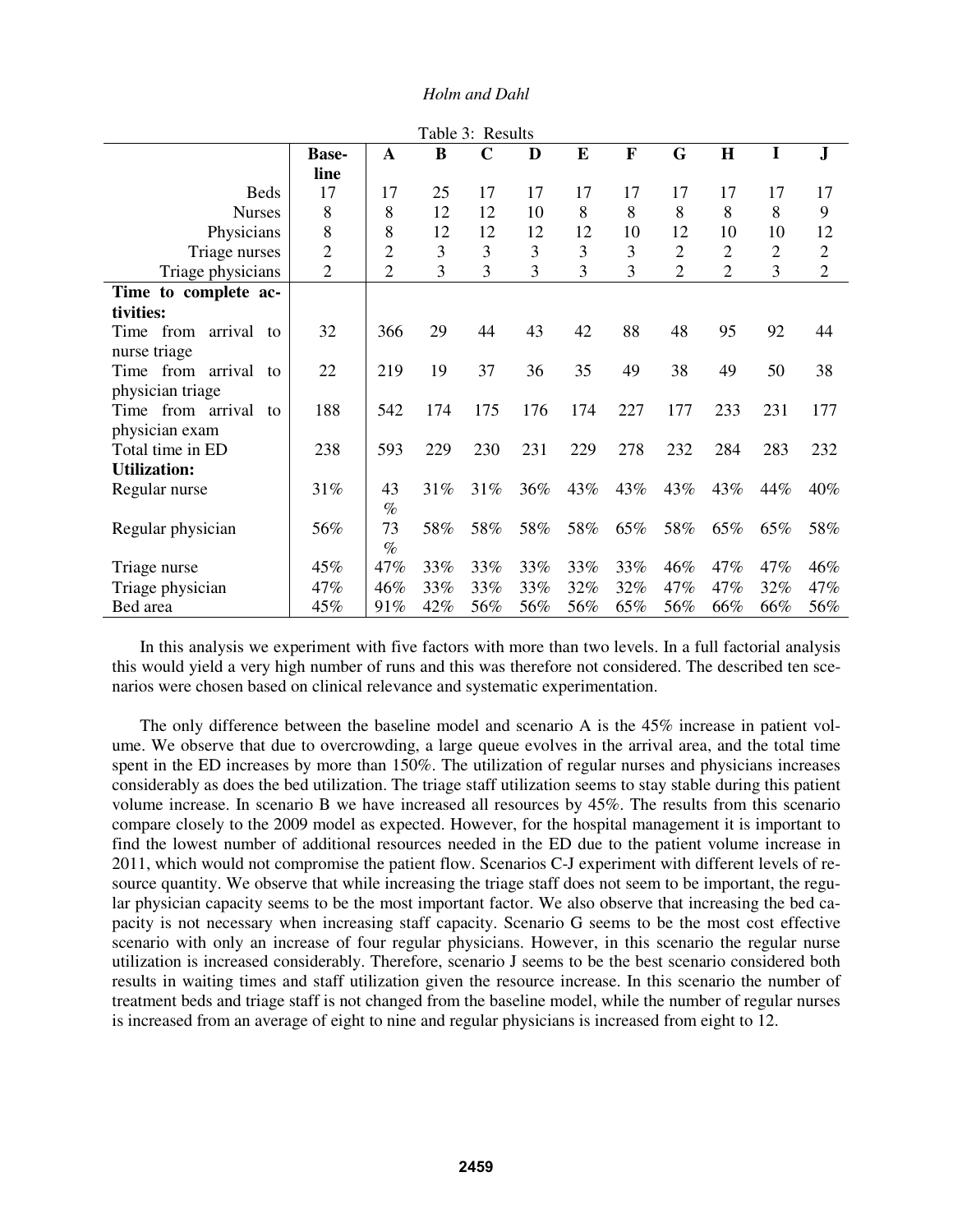### **4 DISCUSSION AND CONCLUSION**

An important health policy question is whether Ahus will be able to handle the large increase in patient volume which is expected in 2011. Hospital management is currently discussing how to distribute additional resources within the hospital to meet the increased needs. This paper shows that the ED of Ahus will be able to handle the increased patient volume with a marginal increase in bed capacity and staff number. The impact on the rest of the hospital is currently being estimated in another simulation model of the hospital as a whole.

 The simulation model developed in this analysis is validated thoroughly as shown in figure 2 and 3 and table 2. Its credibility and validity is therefore sufficient for the hospital management to use the results in their decision making on the future of the hospital. From observation and SME estimates, it is shown that the physicians in the ED are only able to work directly with patients about half of their time. We have therefore modeled half the volume of physicians but with the capacity of working with patients at any time. This simplification in the model is a conservative one, since a larger number of physicians will be more flexible to handle a high number of patients in peak time. From the results table (table 3) we see that the utilization of nurses is the lowest of the staff groups in the model. This is because nurse chores not directly related to patients in the ED are not estimated or included in the model. However, it is important to acknowledge this and not conclude that nurse utilization can be increased considerably in the experimental scenarios compared to the baseline values. Increasing the nurse capacity from an average of eight nurses to nine, and increasing from eight physicians to 12 will meet the needs of handling the increased patient volume without compromising the waiting time in the ED or the work intensity of the staff.

#### **ACKNOWLEDGMENTS**

We are grateful to the data acquisition group of the Health Service Research Centre of Ahus for providing us with data from the patient database. We would also like to express our appreciation to the staff of the Emergency Department at Akershus University Hospital for providing us with information and participating in discussions regarding the organisation of the ED. This study is a part of a PhD project funded by the Norwegian HELTEF fund.

## **REFERENCES**

- Andrulius, D. P., E. Kellerman, E. A. Hintz, B. B. Hackman, and V. B. Weslowski. 1991. Emergency Department and overcrowding in United States teaching hospitals. *Annals of Emergency Medicine*  20(9):980-986.
- Cowand, R., and S. Trzeciak. 2005. Clinical review: Emergency Department overcrowding and the potential impact on the critically ill. *Critical Care* 9(3):291-295.
- Derlet, R. W., and J. R. Richards. 2002. Emergency Department Overcrowding in Florida, New York and Texas. *Southern Medical Journal* 95(8):846-849.
- Holm, L. B., and F. A. Dahl. 2009. Simulating the Effect of Physician Triage in the Emergency Department of Akershus University Hospital. In *Proceedings of the 2009 Winter Simulation Conference*, ed. M. D. Rossetti, R. R. Hill, B. Johansson, A. Dunkin and R. G. Ingalls, 24-33. Austin, Texas.
- Meng L. Y., and T. Spedding. 2008. Modelling patient arrivals when simulating an accident and emergency unit. In *Proceedings of the 2008 Winter Simulation Conference.* Ed. S.J. Mason, R.R. Hill, L. Mönch, O. Rose, T. Jefferson, J.W. Fowler, 1509-1515.
- Law, A. M. 2009. How to build valid and credible simulation models. In *Proceedings of the 2009 Winter Simulation Conference*, ed. M. D. Rossetti, R. R. Hill, B. Johansson, A. Dunkin and R. G. Ingalls, 24- 33. Austin, Texas.